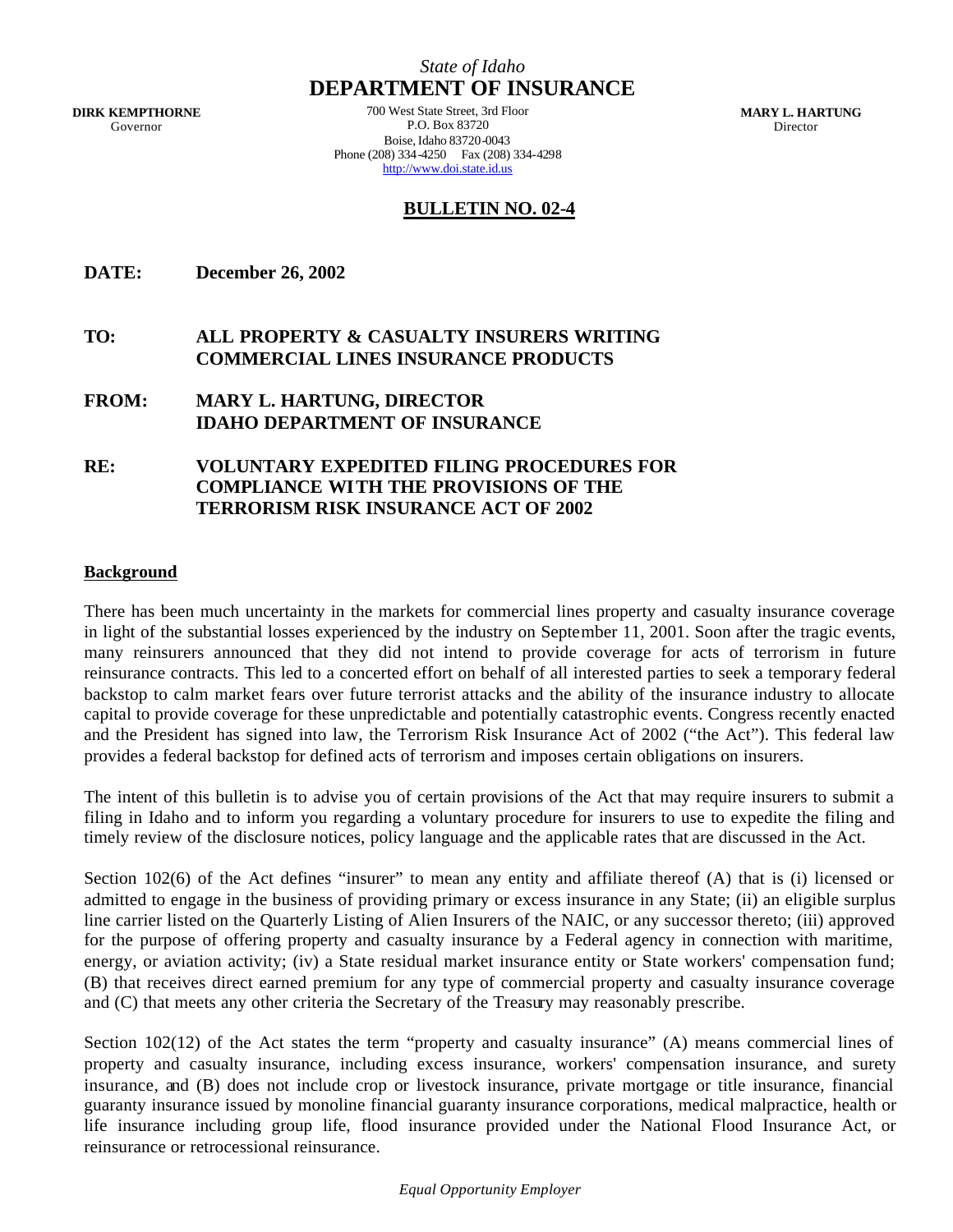All insurers, as defined in the Act, are required by the Act to participate in the Terrorism Insurance Program ("the Program") and make available coverage for *insured losses* in all of their covered commercial lines policies. The term "*insured loss*" means any loss resulting from an act of terrorism (including an act of war, in the case of workers' compensation) that is covered by primary or excess property and casualty insurance issued by an insurer if such loss: (i) occurs within the United States; or (ii) occurs in an air carrier (as described in section 40102 of title 49, United States Code), to a United States flag vessel (or a vessel based principally in the United States, on which United States income tax is paid and whose insurance coverage is subject to regulation in the United States), regardless of where the loss occurs, or at the premises of a United States mission. The Act also advises that insured loss excludes amounts awarded in a civil action that are attributable to punitive damages. The Act further requires insurers to make available property and casualty insurance coverage for *insured losses* that do not differ materially from the terms, amounts, and other coverage limitations applicable to losses arising from events other than acts of terrorism.

The Act voids any terrorism exclusions in a contract for property and casualty insurance that is in force on the date of enactment of this Act to the extent that it excludes losses that would otherwise be *insured losses*. The Act also voids any state approval of any terrorism exclusion from a contract for property or casualty insurance that is in force on the date of enactment of this Act to the extent that it excludes losses that would otherwise be *insured losses*. *Insurers must submit to the Idaho Department of Insurance a list of form numbers of their terrorism exclusions that have been filed with the Department that will be withdrawn.* The Act allows insurers to reinstate a preexisting terrorism exclusion in a contract for commercial property and casualty insurance that was in force on the date of enactment of the Act if one of two conditions are met: The insurer must have received a written statement from the insured that affirmatively authorizes reinstatement of the exclusion, or the insurer has provided notice to the insured at least thirty (30) days before any reinstatement and the insured has failed to pay any increased premium charged by the insurer for providing the terrorism coverage.

# **Definition of Insured Loss**

Section 102(5) of the Act provides a definition of *insured loss*. It states, "the term 'insured loss' means any loss resulting from an act of terrorism (including an act of war, in the case of workers' compensation) that is covered by primary or excess property and casualty insurance issued by an insurer if such loss—(A) occurs within the United States; or (B) occurs to an air carrier (as defined in section 40102 of title 49, United States Code), to a United States flag vessel (or a vessel based principally in the United States, on which United States income tax is paid and whose insurance coverage is subject to regulation in the United States), regardless of where the loss occurs, or at the premises of any United States mission."

The above definition creates essentially two types of losses that a business might face resulting from terrorism. One type of loss is the *insured loss*, which is covered by the provisions of the Act. For purposes of this bulletin, an insured loss that results from an act certified by the Secretary of the Treasury as an act of terrorism will be referred to as a "certified loss." The second type of loss that a business might face is one that does not fit within the definition of *insured loss* set forth in the Act. This bulletin will use the term "non-certified loss" to refer to losses resulting from an act of terrorism that is not certified Secretary of the Treasury. The most significant difference between these losses is that the *certified losses* will always involve a foreign person or foreign interest, while the *non-certified losses* may not.

Please note that the preemption of Idaho Code § 41-1812, applies only to contract language that is applicable to certified losses. If an insurer intends to reinstate an exclusion on in-force policies as allowed under the Act, it may only reinstate an exclusion that previously existed on the policy.

Idaho has allowed, and will continue to allow, some significant limitations that provide coverage for acts of terrorism under certain circumstances. For policies providing property insurance coverage the following limitations apply to *non-certified losses*: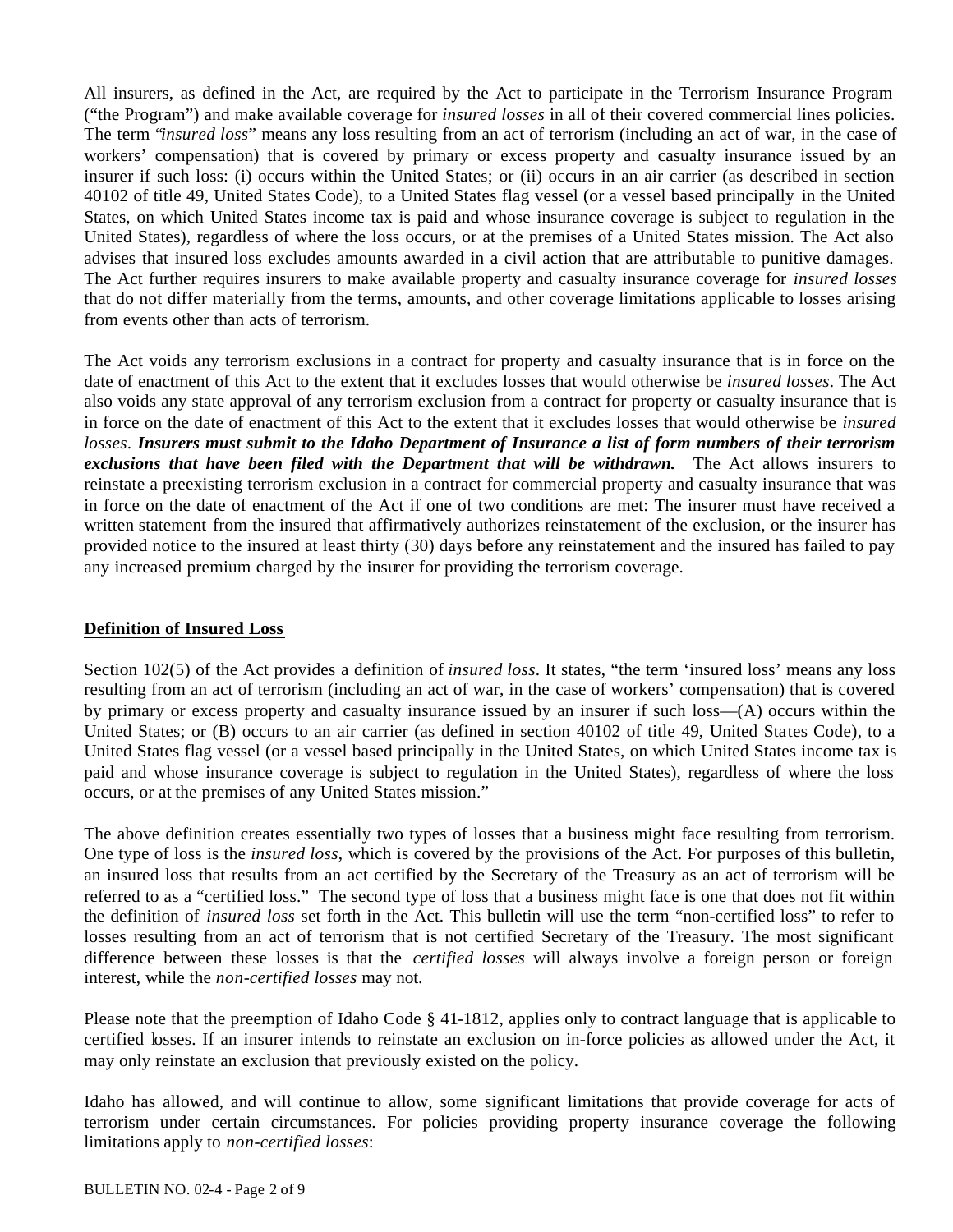- Exclusion for acts of terrorism only apply if the acts of terrorism result in industry-wide insured losses that exceed \$25,000,000 for related incidents that occur within a 72 hour period;
- Exclusions for acts of terrorism are not subject to limitations above if:
	- o The act involves the use, release or escape of nuclear materials, or that directly or indirectly results in nuclear reaction or radiation or radioactive contamination;
	- o The act is carried out by means of the dispersal or application of pathogenic or poisonous biological or chemical materials; or
	- o Pathogenic or poisonous biological or chemical materials are released, and it appears that one purpose of the terrorism was to release such materials.

For policies providing liability insurance coverage the following limitations apply to *non-certified losses*:

- Exclusion for acts of terrorism only apply if the acts of terrorism result in industry-wide insured losses that exceed \$25,000,000 for related incidents that occur within a 72 hour period; or
- Fifty or more persons sustain death or serious physical injury for related incidents that occur within a 72 hour period. For purposes of this provision serious physical injury means:
	- o Physical injury that involves a substantial risk of death;
	- o Protracted and obvious physical disfigurement; or
	- o Protracted loss of or impairment of the function of a bodily member or organ.
- Exclusions for acts of terrorism are not subject to limitations above if;
	- o The act involves the use, release or escape of nuclear materials, or that directly or indirectly results in nuclear reaction or radiation or radioactive contamination;
	- o The act is carried out by means of the dispersal or application of pathogenic or poisonous biological or chemical materials; or
	- o Pathogenic or poisonous biological or chemical materials are released, and it appears that one purpose of the terrorism was to release such materials.

# **Definition of Act of Terrorism**

Section 102(1) of the Act defines an "*act of terrorism"* for purposes of the Act. Section 102(1)(A) states, "The term 'act of terrorism' means any act that is certified by the Secretary of the Treasury, in concurrence with the Secretary of State, and the Attorney General of the United States—(i) to be an act of terrorism; (ii) to be a violent act or an act that is dangerous to—(I) human life; (II) property; or (III) infrastructure; (iii) to have resulted in damage within the United States, or outside the United States in the case of—(I) an air carrier or vessel described in paragraph (5)(B); or (II) the premises of a United States mission; and (iv) to have been committed by an individual or individuals acting on behalf of any foreign person or foreign interest, as part of an effort to coerce the civilian population of the United States or to influence the policy or affect the conduct of the United States Government by coercion."

Section  $102(1)(B)$  of the Act states, "No act shall be certified by the Secretary as an act of terrorism if—(i) the act is committed as part of the course of a war declared by the Congress, except that this clause shall not apply with respect to any coverage for workers' compensation; or (ii) property and casualty insurance losses resulting from the act, in the aggregate, do not exceed \$5,000,000." Section 102(1)(C) and (D) specify that the determinations are final and not subject to judicial review and that the Secretary of the Treasury cannot delegate the determination to anyone.

Idaho will not allow exclusions of coverage for acts of terrorism that fail to be *certified losses* solely because they fall below the \$5,000,000 threshold in Section 102(1)(B) on any polic y that provides coverage for *certified losses*. Insurers required to file policy forms may submit language containing coverage limitations for *certified losses* that exceed \$100 billion.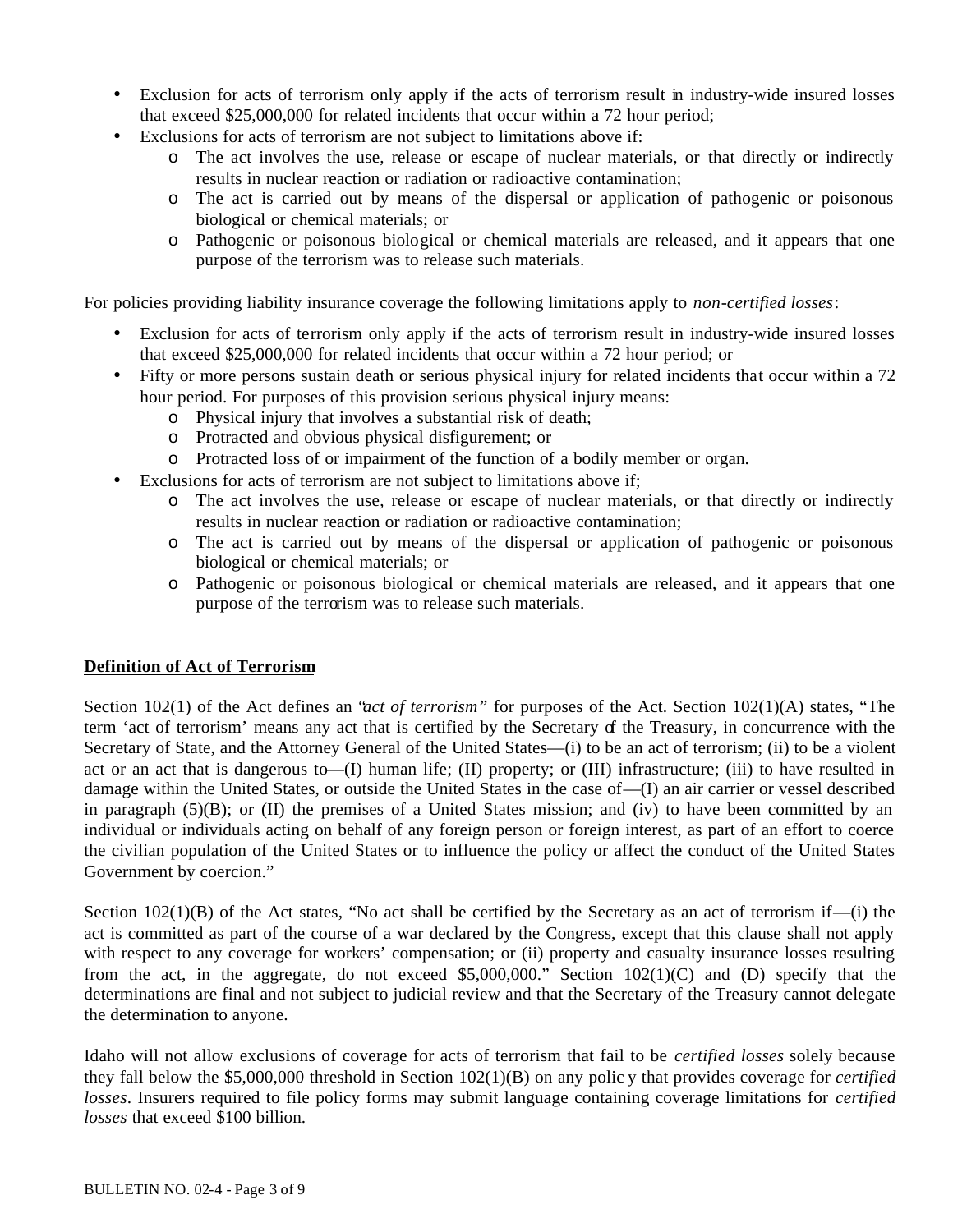The Act includes a definition of acts of terrorism that is used within this bulletin to mean *certified losses*. Policies subject to policy form filing requirements should also define what constitutes an act of terrorism for *non-certified losses*. For *non-certified losses*, Idaho will accept the following definition, or one that is more liberal to policyholders:

The phrase "non-certified act of terrorism" means a violent act or an act that is dangerous to human life, property; or infrastructure that is committed by an individual or individuals and that appears to be part of an effort to coerce a civilian population or to influence the policy or affect the conduct of any government by coercion, and the act is not certified as a terrorist act pursuant to the Federal Terrorism Risk Insurance Act of 2002.

## **Submission of Rates, Policy Form Language and Disclosure Notices**

Insurers are required to comply with the Act and with state law. Section  $106(a)(2)(B)$  of the Act states that "during the period beginning on the date of enactment of this Act and ending on December 31, 2003, rates and forms for terrorism risk insurance coverage covered by this title and filed with any State shall not be subject to prior approval or a waiting period under any law of a State that would otherwise be applicable…" The subsection further notes that rates remain subject to subsequent regulatory review based on whether a rate is "excessive, inadequate, or unfairly discriminatory" and other applicable state law. Similarly, policy forms are subject to subsequent review based on all applicable laws and regulations. Thus, a system is created where insurers can immediately implement prospective rate changes for coverage of *insured losses* related to *acts of terrorism* as defined in the Act. Policy language for terrorism risk and insurance covered by the Act (granting coverage or excluding coverage for *insured losses*) is only exempt from prior approval or waiting periods to the extent that the policy language relates to *insured losses* as defined in the Act. Other policy language changes and related pricing remain subject to current applicable state law.

If an insurer relies on an advisory organization to file loss costs and related rating systems on its behalf, no rate filing is required unless an insurer plans to use a different loss cost multiplier than is currently on file for coverage for *certified losses*. The rate filing should provide sufficient information for the reviewer to determine what price would be charged to a business seeking to cover *certified losses*. Idaho will accept filings that contain a specified percentage of premium to provide for coverage for *certified losses*. Insurers may also choose to use rating plans that take into account other factors such as geography, building profile, proximity to target risks and other reasonable rating factors. The insurer should state in the filing the basis that it has for selection of the rates and rating systems that it chooses to apply. The supporting documentation should be sufficient for the reviewer to determine if the rates are excessive, inadequate or unfairly discriminatory.

Insurers subject to policy form regulation must submit the policy language that they intend to use in Idaho within a reasonable time after they are implemented. Idaho considers thirty (30) days to be a reasonable time for purposes of completing an expedited filing of policy language. The policy should define *acts of terrorism* and both *certified* and *non-certified losses* in ways that are consistent with the Act, state law and the guidance provided in this bulletin. The definitions, terms and conditions should be complete and accurately describe the coverage that will be provided in the policy.

The Director requires that disclosure notices be filed with the Department, along with the policy forms, rates and rating systems as they are an integral part of the process for notification of policyholders in Idaho and must be clear and not misleading to business owners in Idaho. The disclosures must comply with the requirements of the Act and must be consistent with the policy language and rates file d by the insurer. Details about the applicable requirements are contained in the following two paragraphs.

In-force business receives special consideration under the Act. Section 105 (a) voids any terrorism exclusion on existing policies to the extent that it excludes losses that would otherwise be *insured losses* as defined in the Act. It details a process for insurers and policyholders to reinstate the voided exclusions. Under that process, an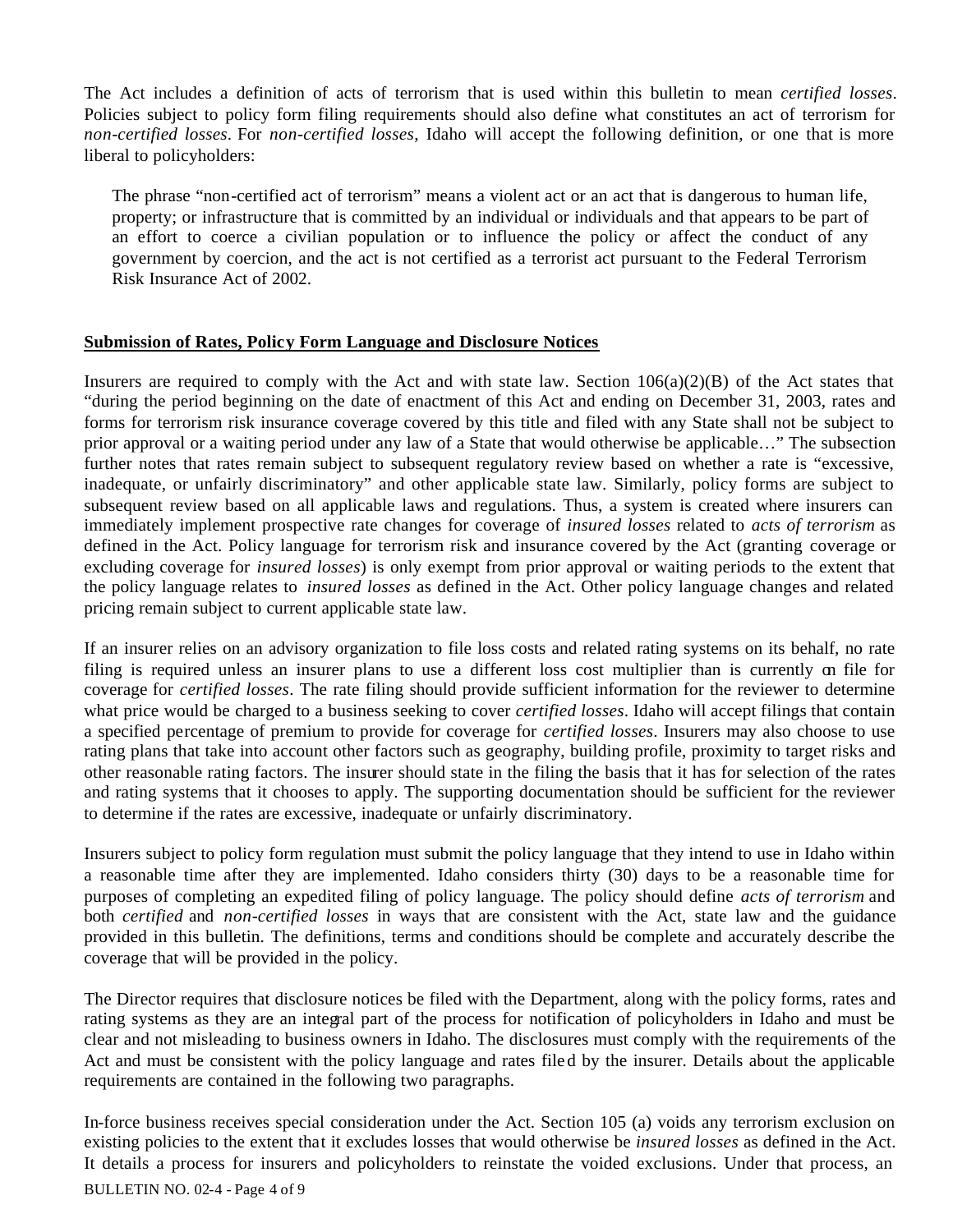insurer may reinstate a preexisting provision in a contract that is in force on the date of enactment of this Act and that excludes coverage for an act of terrorism only if the insurer has received a written statement from the insured that affirmatively authorizes such reinstatement or if the insured fails to pay any increased premium charged by the insurer for providing such coverage and the insurer provided notice, at least thirty (30) days before any such reinstatement as provided in Section 105 of the Act.

There are also disclosures required for new business and renewal business. Insurers must make certain disclosures to policyholders to remain in compliance with the Act. Section 103(b)(2) requires insurers to provide a clear and conspicuous disclosure to the policyholder of the premium charged for covered *insured losses* and advise that a federal program exists where the federal government will share significant portions of major *insured losses* with insurers.

## **Effect on Workers' Compensation Insurance Coverage**

Treatment of workers' compensation is slightly different than for other property and casualty insurance coverages. First, Section  $102(1)(B)(i)$  provides that the federal program will share the risk of loss for workers' compensation for acts of war in addition to acts of terrorism. This treatment occurs because of the statutory nature of the workers' compensation program, which does not provide an exclusion for losses resulting from an act of war. Under Idaho law there is no exclusion for workers' compensation losses resulting from an act of war. There is no provision in the Act that would preempt the compulsory coverage aspects of workers' compensation insurance policies. In other respects, however, workers' compensation coverage is treated under the Act as any other covered line of insurance. Therefore, the notice requirements of Section  $103(b)(2)$  and the mandatory "make available" requirements of Section 103(c) apply to workers' compensation policies. In this connection, workers' compensation insurers are required to separately state the amount of the estimated portion of the premium being charged a policyholder for acts of terrorism, as defined in the Act. As Idaho's workers' compensation law does not have any exclusions for terrorism or war, neither insurers nor policyholders may use the Act's procedures to create such an exclusion. With regard to the filing and approval of rates and forms, workers' compensation insurers are also covered by the Act, specifically Section  $106(a)(2)(B)$  that waives any state prior approval or time requirements for the first year of the Act. Such insurers shall therefore follow the alternative filing procedures established in this bulletin.

## **Optional Provision for Standard Fire Policy States**

In Idaho, the requirements for fire coverage are established by law and where applicable, must meet or exceed the provisions of the Standard Fire Policy. These legal requirements cannot be waived. Thus, a business cannot voluntarily waive this statutorily mandated coverage.

### **Information for SERFF Filers**

For insurers that use the SERFF system, there will be an expedited filing form in that system for your use.

## **Explanation and Instructions for Terrorism Rate and Form Review**

The Act preempts any state prior approval law pertaining to rates or forms—including any law that imposes waiting periods—prior to use of a rate or form for purposes of terrorism coverage, as defined by the Act. This preemption remains in effect for the first year of the Act. Consistent with these requirements of the Act, this bulletin establishes a system for rates and forms, requiring insurers or advisory organizations to file their rates and forms on their first date of use*.* The procedure for obtaining an expedited review of such rates and forms is set forth below. However, nothing in this bulletin shall be construed as establishing a rate or form filing review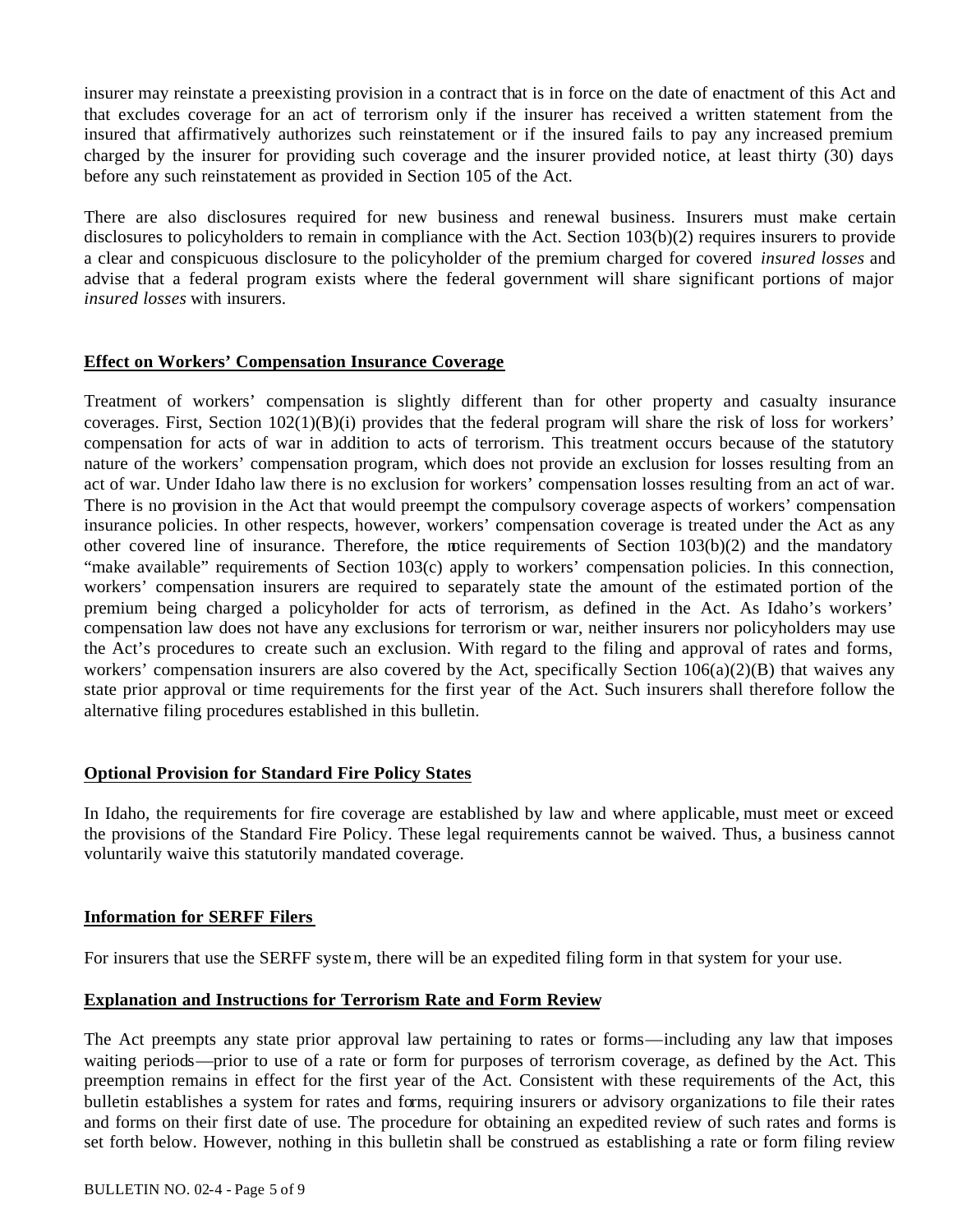or approval requirement where one does not otherwise exist under Idaho's law. Policy language changes and related pricing for *non-certified losses* remain subject to current applicable state law.

## **Forms with Instructions**

Attached to this bulletin is a uniform filing transmittal form that has been agreed upon by Idaho and other states. An insurer or advisory organization wishing to receive expedited treatment of its filing shall complete the EXPEDITED FILING TRANSMITTAL DOCUMENT—FOR TERRORISM RISK INSURANCE FORMS AND PRICING as directed. In addition, the insurer(s) or advisory organization submitting the filing must certify that the filing is consistent with this bulletin, Idaho law and the provisions of the Act. Certification is made by signing the appropriate blank on the transmittal form. Filings for policy language changes and related pricing for *non-certified losses*, which remain subject to current applicable state law, may be made using the attached filing transmittal form. These filings will be processed in an expedited manner. The attached expedited filing transmittal document replaces all otherwise applicable filing forms and filing transmittal forms for these filings.

To be complete, an expedited filing must include the following:

- 1. A completed, certified Expedited Filing Transmittal Document for each insurer or advisory organization.
- 2. One copy of each policy form or endorsement that the insurer intends to use, unless the insurer has given an advisory organization authorization to file them on its behalf.
- 3. A copy of the rates and rating systems along with the supporting documentation, if required.
- 4. A copy of any disclosure notices that will be used to convey information to policyholders in Idaho.
- 5. A postage-paid, self-addressed envelope **large enough to accommodate the return.** Note that a comparable filing transmittal form is available in SERFF.
- 6. If this filing is for multiple companies, please provide a copy of the transmittal header for each company and an extra copy for return to the company (i.e.  $7$  companies  $= 8$  copies).

## **Effective Date**

This bulletin shall take immediate effect. The expedited filing process outlined herein shall expire on December 31, 2003. The remainder of the bulletin shall expire on December 31, 2005, unless Congress extends the duration of the Act.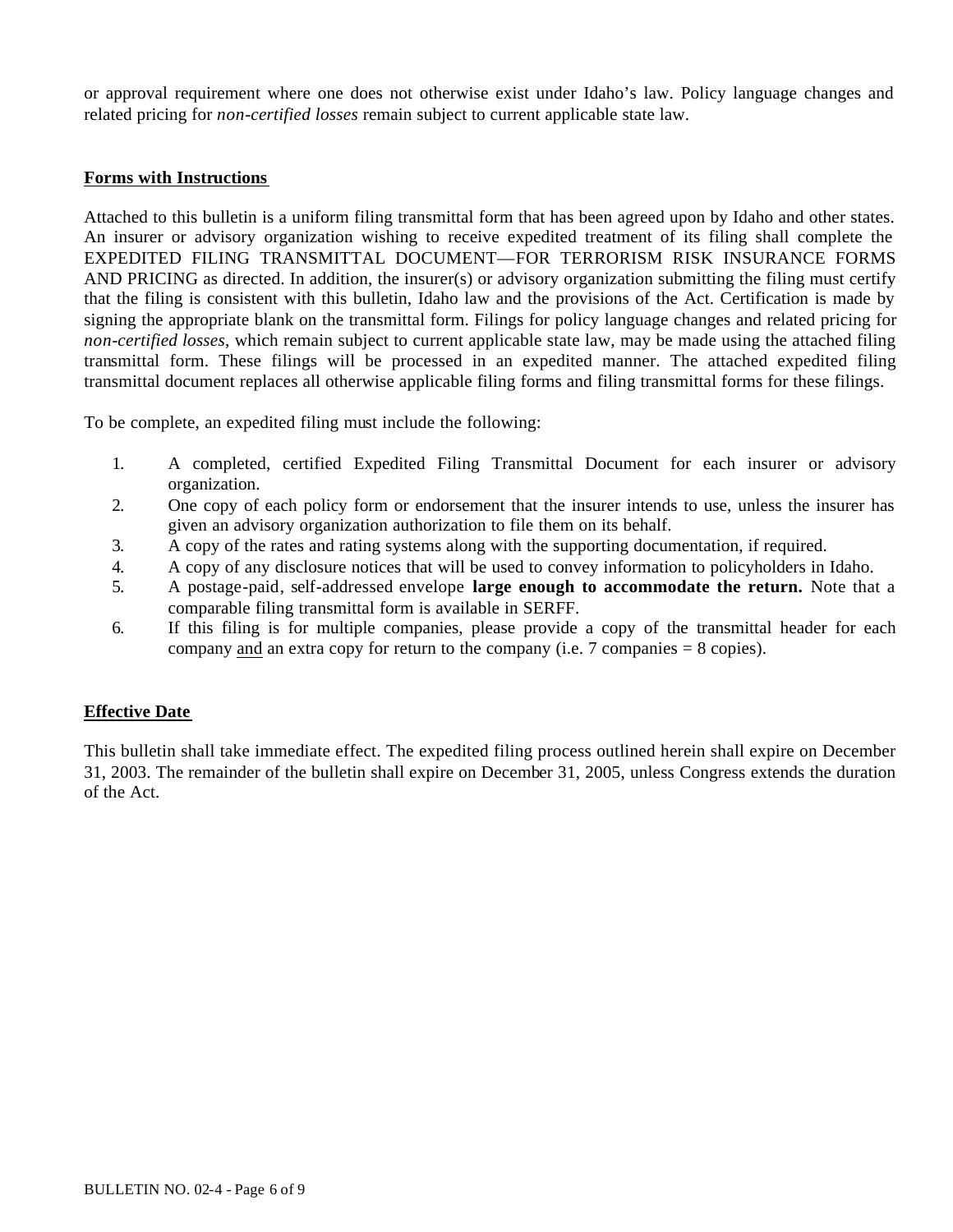#### **EXPEDITED FILING TRANSMITTAL DOCUMENT FOR TERRORISM RISK INSURANCE FORMS AND PRICING**

#### **This page applies to the following state(s) \_\_\_\_\_\_\_\_\_\_\_**

Indicate Type of Filing  $\Box$  Department Use only

? Filing Related to *Certified Losses*

? Filing Related to *Non-Certified Losses*

? Filing Applicable to Both Certified and Non-Certified Losses

| Company Name(s) | <b>Domicile</b> | NAIC# | $FFIN$ $#$ |
|-----------------|-----------------|-------|------------|
|                 |                 |       |            |
|                 |                 |       |            |

Contact Info for Filer

| Name and address of Filer(s) | Telephone # | FAX# | e-mail |
|------------------------------|-------------|------|--------|
|                              |             |      |        |
|                              |             |      |        |
|                              |             |      |        |
|                              |             |      |        |
|                              |             |      |        |

Filing information

| Line of Insurance (see attachment)  |  |
|-------------------------------------|--|
| <b>Company Program Title</b>        |  |
| (Marketing Title) (if applicable)   |  |
| Filing Type ** see note below       |  |
| This application is used with:      |  |
| <b>Effective Date Requested</b>     |  |
| <b>Filing date</b>                  |  |
| <b>Company Tracking Number</b>      |  |
| Date filing approved in domiciliary |  |
| state, if applicable                |  |

|    | <b>Component/Form Name</b><br>/Description/Synopsis | Form # or rate page.<br>Include edition date. or withdrawn? | <b>Replacement</b> | If replacement,<br>give form $#$ or rate<br>page(s) it replaces. | <b>Previous state</b><br>filing $#$ , if required by<br>state. |
|----|-----------------------------------------------------|-------------------------------------------------------------|--------------------|------------------------------------------------------------------|----------------------------------------------------------------|
| 01 |                                                     |                                                             | [] Replacement     |                                                                  |                                                                |
|    |                                                     |                                                             | [] Withdrawn       |                                                                  |                                                                |
|    |                                                     |                                                             | [ ] Neither        |                                                                  |                                                                |
| 02 |                                                     |                                                             | [] Replacement     |                                                                  |                                                                |
|    |                                                     |                                                             | [ ] Withdrawn      |                                                                  |                                                                |
|    |                                                     |                                                             | [] Neither         |                                                                  |                                                                |

To be complete, a filing must include the following:

- A completed Expedited Filing Transmittal Document for each insurer or advisory organization.
- One copy of each endorsement, disclosure form or other policy language, unless the insurer has given an advisory organization authorization to file them on its behalf.
- A copy of the rates, rating systems and supporting documentation.
- The appropriate filing fees, if required
- A postage-paid, self-addressed envelope **large enough to accommodate the return.**

The insurer(s) submitting this filing certifies that it:

Is in compliance with the terms of the Terrorism Risk Insurance Act of 2002 and the laws of Idaho; and Is in compliance with the requirements of the bulletin containing the voluntary expedited filing procedures.

\_\_\_\_\_\_\_\_\_\_\_\_\_\_\_\_\_\_\_\_\_\_\_\_\_\_\_ \_\_\_\_\_\_\_\_\_\_\_\_\_\_\_\_\_\_\_\_\_\_\_\_\_\_\_ \_\_\_\_\_\_\_\_\_\_\_\_\_\_\_\_\_\_\_\_\_\_\_\_\_\_\_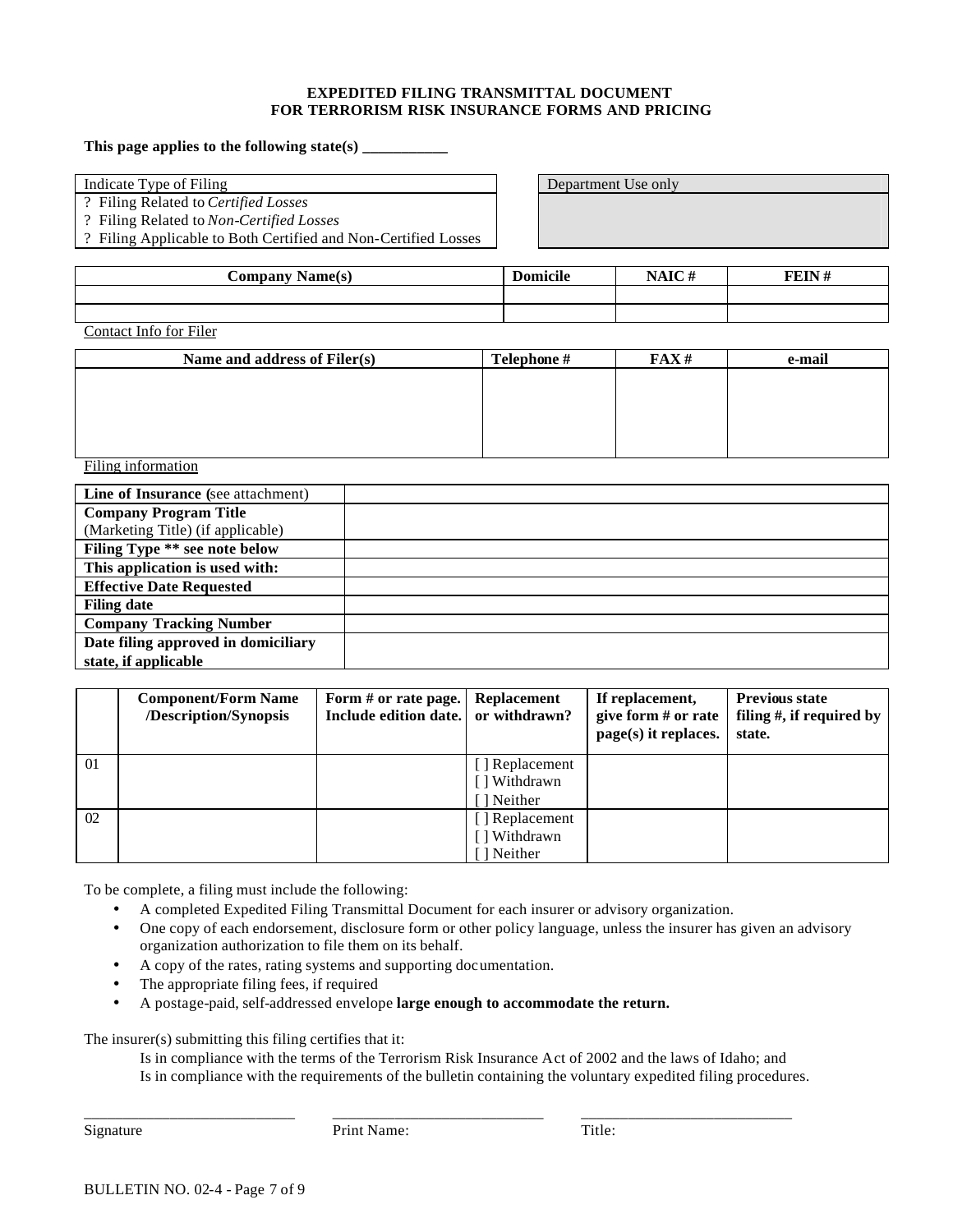#### **EXPEDITED FILING TRANSMITTAL DOCUMENT FOR TERRORISM RISK INSURANCE FORMS AND PRICING**

#### **This page applies to the following state(s) \_\_\_\_\_\_\_\_\_\_\_**

Indicate Type of Filing  $\Box$  Department Use only

? Filing Related to *Certified Losses*

? Filing Related to *Non-Certified Losses*

? Filing Applicable to Both Certified and Non-Certified Losses

| <b>€ompany</b><br><b>Name(s)</b> | <b>Domicile</b> | <b>NAIC#</b> | <b>FEIN#</b>     |
|----------------------------------|-----------------|--------------|------------------|
| ABC<br>Insurance Company         | NY              | 0000-99999   | 4567<br>$99 - 1$ |
|                                  |                 |              |                  |

Contact Info for Filer

| Name and address of Filer(s) | <b>Telephone</b> # | FAX#         | e-mail              |
|------------------------------|--------------------|--------------|---------------------|
| John Doe (Form Filing)       | 501-555-5555       | 501-555-5551 | John.doe@abcins.com |
| <b>Regulatory Compliance</b> |                    |              |                     |
| ABC Insurance Co.            |                    |              |                     |
| 12345 Fifth Ave              |                    |              |                     |
| New York, NY 10234           |                    |              |                     |
| Filing information           |                    |              |                     |

| Line of Insurance (see attachment)   | <b>Commercial General Liability</b>                               |
|--------------------------------------|-------------------------------------------------------------------|
| <b>Company Program Title</b>         | General Liability Program                                         |
| (Marketing Title) (if applicable)    |                                                                   |
| <b>Filing Type ** see note below</b> | Form (Endorsement)                                                |
| This application is used with:       | (Insert policy form number to which the application attaches)     |
| <b>Effective Date Requested</b>      | 01-01-02 (Enter your desired effective date)                      |
| <b>Filing date</b>                   | (Date Company sends filing)                                       |
| <b>Company Tracking Number</b>       | ABC-EP-2001-01 (Enter your filing tracking number, if applicable) |
| Date filing approved in domiciliary  | Not approved yet. Filed on same date as this filing.              |
| state, if applicable                 |                                                                   |

|          | <b>Component/Form Name</b><br>/Description/Synopsis | Form # or rate page.<br>Include edition date. or withdrawn? | <b>Replacement</b>                          | If replacement,<br>give form $#$ or rate<br>$page(s)$ it replaces. | <b>Previous state</b><br>filing $#$ , if required by<br>state. |
|----------|-----------------------------------------------------|-------------------------------------------------------------|---------------------------------------------|--------------------------------------------------------------------|----------------------------------------------------------------|
| $\Omega$ | Certified Loss Exclusion                            | CG XX XX 1202                                               | [] Replacement<br>[] Withdrawn<br>I Neither | List form number<br>of previous<br>terrorism exclusion             |                                                                |
| 02       |                                                     |                                                             | [] Replacement<br>[] Withdrawn<br>1 Neither |                                                                    |                                                                |

To be complete, a filing must include the following:

- A completed Expedited Filing Transmittal Document for each insurer or advisory organization.
- One copy of each endorsement, disclosure form or other policy language, unless the insurer has given an advisory organization authorization to file them on its behalf.
- A copy of the rates, rating systems and supporting documentation.
- The appropriate filing fees, if required
- A postage-paid, self-addressed envelope **large enough to accommodate the return.**

The insurer(s) submitting this filing certifies that it:

Is compliance with the terms of the Terrorism Risk Insurance Act of 2002 and the laws of Idaho; Is compliance with the requirements of the bulletin containing the voluntary expedited filing procedures.

\_\_\_\_\_\_\_\_\_\_\_\_\_\_\_\_\_\_\_\_\_\_\_\_\_\_\_ \_\_\_\_\_\_\_\_\_\_\_\_\_\_\_\_\_\_\_\_\_\_\_\_\_\_\_ \_\_\_\_\_\_\_\_\_\_\_\_\_\_\_\_\_\_\_\_\_\_\_\_\_\_\_